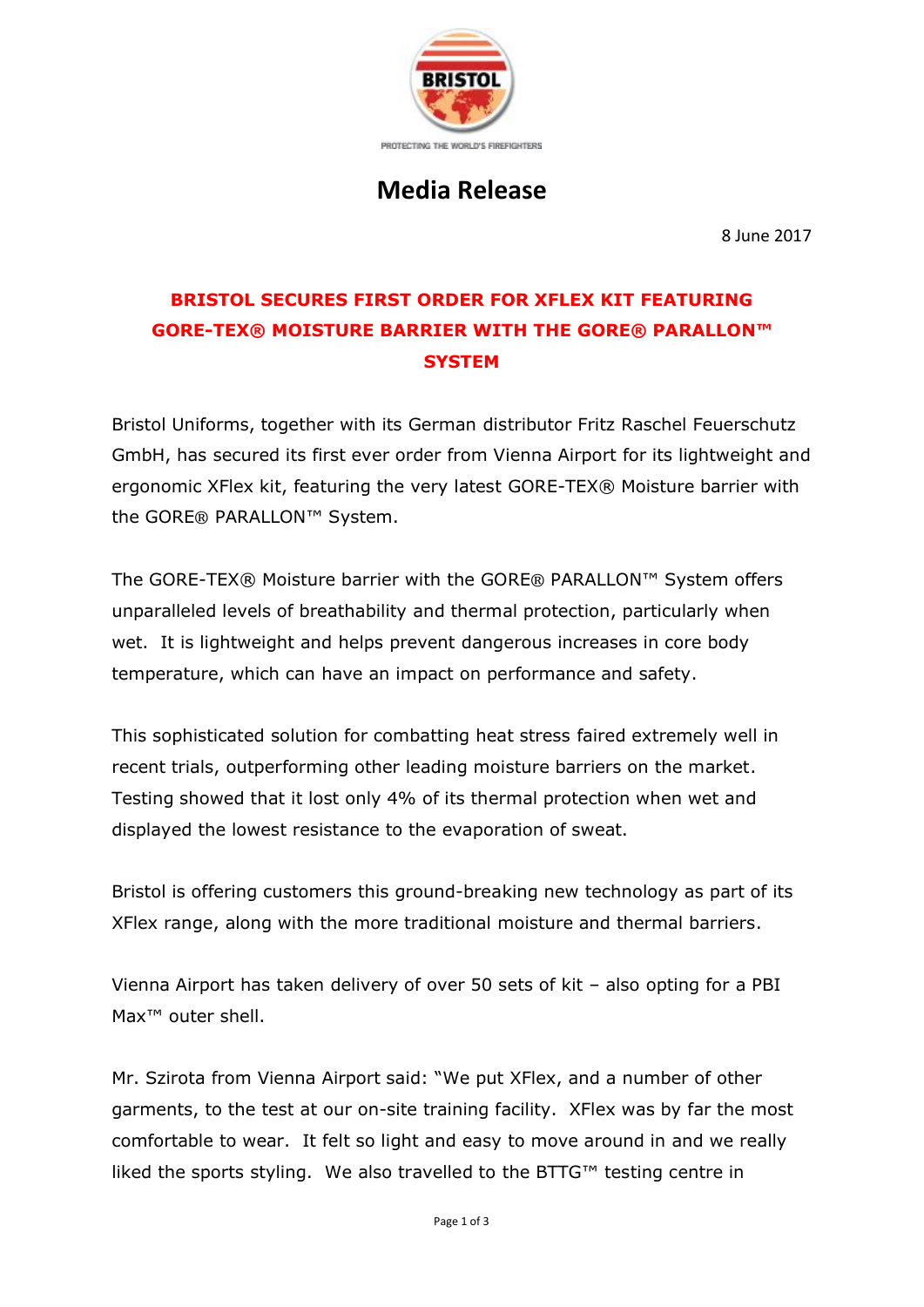

Manchester to see for ourselves this fabric combination being put through its paces and the results were impressive.

"We took delivery of our new kit in mid-April and so far our firefighters have been very positive about it as it's a big improvement on what we had before."

Richard Cranham, International Sales Manager at Bristol Uniforms, said: "Vienna Airport is an important contract win for us and it is our first customer to opt for the new GORE-TEX® Moisture barrier with the GORE® PARALLON™ System. We were up against stiff competition but in the end, XFlex was favoured over our competitors as it was the most comfortable to wear and looked stylish. They were also impressed with the GORE-TEX® Moisture barrier GORE® PARALLON<sup>™</sup> System we are offering as part of our range."

Gore Associate, Suzanne Prince, said: "We are delighted that Vienna Airport has chosen the GORE-TEX® Moisture barrier with the GORE® PARALLON™ System to protect its firefighters. They will be operating with the confidence that their kit incorporates the most advanced moisture management technology available, reducing the risk of burn injury in wet and dry conditions while maintaining consistently high thermal protection and freedom of movement."

#### ENDS

#### **For further information about Bristol Uniforms please contact:**

Katy Baker at Fresh Communication on 07581 625820 or email [katy@freshcommunication.co.uk](mailto:katy@freshcommunication.co.uk) OR Becky Feltham at Fresh Communication on 07973 939308 or email [becky@freshcommunication.co.uk](mailto:becky@freshcommunication.co.uk)